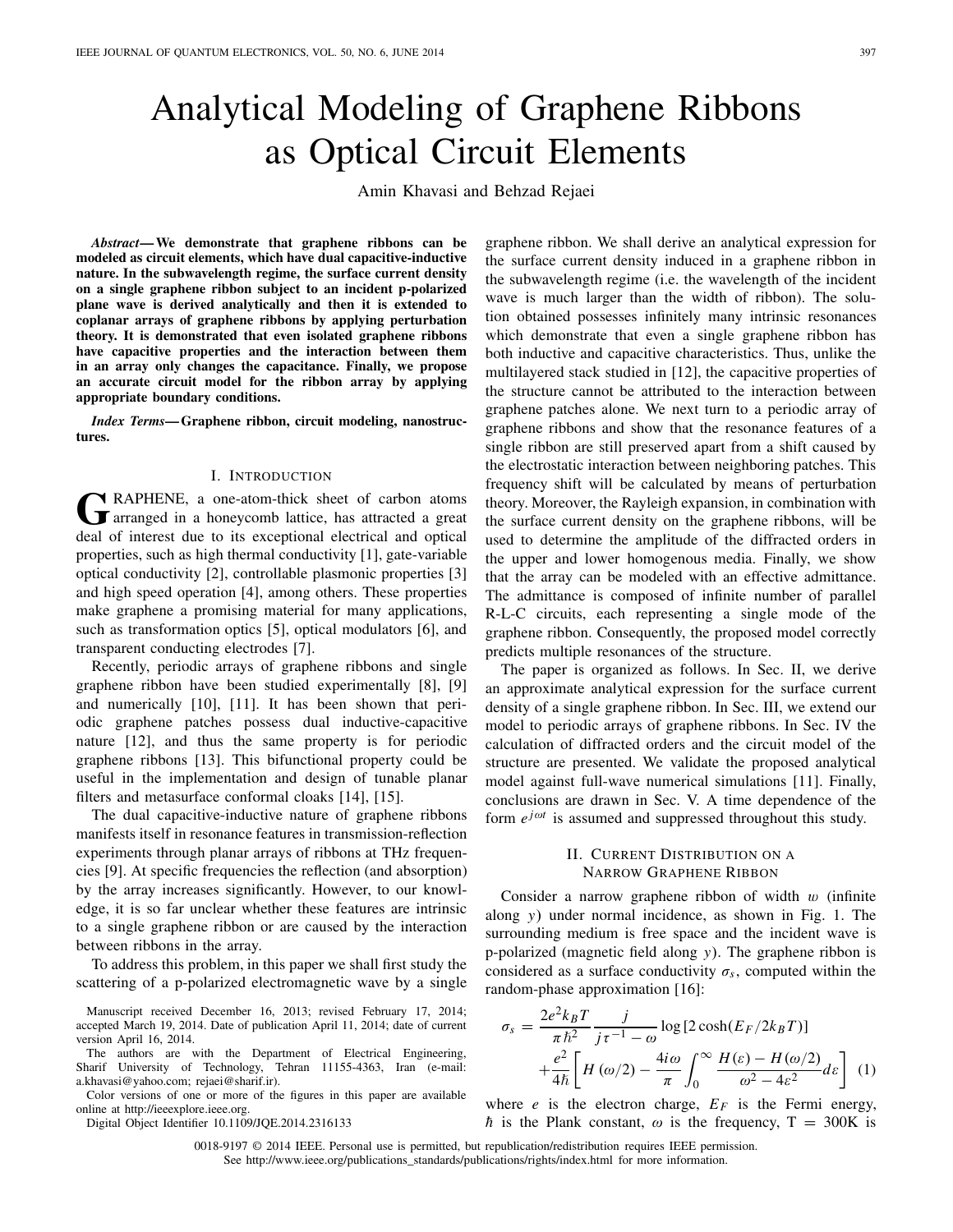

Fig. 1. A graphene ribbon of width  $w$ , illuminated by a normal incident p-polarized plane wave.

the temperature and  $\tau$  is the relaxation time. The function *H* ( $\varepsilon$ ) is given by

$$
H(\varepsilon) = \frac{\sinh(\hbar\varepsilon/k_BT)}{\cosh(E_F/k_BT) + \cosh(\hbar\varepsilon/k_BT)}
$$

Due to the incidence of the p-polarized wave, a surface current density  $J_x$  will be induced on the ribbon in the *x*-direction. Once divided by  $\sigma_s$ , the surface current density must equal the total electric field on each point on the graphene surface. Therefore, one has [17]:

$$
\frac{J_{x}(x)}{\sigma_{s}} = E_{x}^{ext}(x) - j\omega\mu_{0} \int_{-w/2}^{w/2} G_{0}(x - x') J_{x}(x') dx' + \frac{1}{j\omega\varepsilon_{0}} \frac{d}{dx} \int_{-w/2}^{w/2} G_{0}(x - x') \frac{dJ_{x}(x')}{dx'} dx' \qquad (2)
$$

and

$$
G_0(x - x') = \frac{1}{4j} H_0^{(2)} (k_0 |x - x'|)
$$

where  $E_x^{ext}(x)$  is the *x*-component of the external electric field, and the last two terms on the right hand side of (2) represent the electric field generated in free space by the surface current  $J_x$ . Note that  $H_0^{(2)}(x)$  is the zeroth order Hankel function of the second kind.

In the subwavelength regime where  $k_0w \ll 1$  one has

$$
\frac{1}{4j}H_0^{(2)}\left(k_0\left|x-x'\right|\right)\approx -\frac{1}{2\pi}\ln\left(k_0\left|x-x'\right|\right)\tag{3}
$$

Besides, due to the electrostatic nature of the problem, the third term on the right hand side will become much larger than the second, so the second term can be dropped:

$$
\frac{J_x(x)}{\sigma_s} = E_x^{ext}(x) - \frac{1}{2\pi j \omega \varepsilon_0} \frac{d}{dx}
$$

$$
\times \int_{-w/2}^{w/2} \ln (k_0 |x - x'|) \frac{dJ_x(x')}{dx'} dx' \qquad (4)
$$

The above equation is of pure electrostatic nature as the  $2<sup>nd</sup>$  term on its right hand side is simply the electrostatic field generated by a surface charge density  $\rho_s = (-j\omega)^{-1} dJ_x/dx$ .

TABLE I THE FIRST THREE EIGENVALUE AND THEIR CORRESPONDING EIGENFUNCTIONS

| Eigenvalue | Eigenfunction                                                                                                                             |
|------------|-------------------------------------------------------------------------------------------------------------------------------------------|
|            | $0.737 \frac{\pi}{w}$ $\psi_1 = w^{\frac{1}{2}}  1.2 \sin(\cos^{-1} \frac{2x}{w}) - 0.106 \sin(3 \cos^{-1} \frac{2x}{w}) $                |
|            | 1.753 $\frac{\pi}{w}$ $\psi_2 = w^{-\frac{1}{2}}  1.254 \sin(2 \cos^{-1} \frac{2x}{w}) - 0.302 \sin(4 \cos^{-1} \frac{2x}{w}) $           |
|            | 2.748 $\frac{\pi}{w}$ $\psi_3 = w^{-\frac{1}{2}} \left( 0.308 \sin(\cos^{-1} \frac{2x}{w}) + 1.19 \sin(3 \cos^{-1} \frac{2x}{w}) \right)$ |
|            | $-0.484\sin(5\cos^{-1}\frac{2x}{w})$                                                                                                      |

Furthermore, it may be rewritten as the Prandtl integrodifferential equation [18]

$$
-k_p(\omega) J_x(x) + \frac{1}{\pi} P \int_{-w/2}^{w/2} \frac{1}{x - x'} \frac{dJ_x(x')}{dx'} dx'
$$
  
=  $2j\omega\varepsilon_0 E_x^{ext}(x)$  (5)

Here  $J_x(0) = J_x(w) = 0$ [11], *P* denotes principal value integration, and

$$
k_p\left(\omega\right)=-\frac{2j\omega\varepsilon_0}{\sigma_s}
$$

is the (generally complex) wavenumber of the plasmonic wave propagating on an infinite sheet of graphene at the frequency  $\omega$  [19].

To solve (5) consider the eigenvalue problem

$$
\frac{1}{\pi}P\int_{-w/2}^{w/2}\frac{1}{x-x'}\frac{d\psi_n(x')}{dx'}dx'=k_n\psi_n(x)
$$
 (6)

where  $\psi_n$  is the *n*'th normalized eigenfunction  $(\int_{-\frac{w}{2}}^{\frac{w}{2}} \psi_n^2(x) dx = 1)$  and  $k_n$  is the corresponding eigenvalue. A method for calculating  $\psi_n$  and  $k_n$  by using Fourier expansion of eigenfunctions is presented in the Appendix. The first three eigenvalues and the corresponding (approximate) eigenfunctions are presented in Table 1. For higher order eigenvalues the following excellent approximation can be used:

$$
k_n \approx (n - \frac{1}{4})\frac{\pi}{w}, \ \psi_n = w^{-1/2} \sin(n\pi x/w) \quad n > 3
$$
 (7)

Returning to (5), we now expand the current density on the ribbon as follows:

$$
J_x(x) = \sum_{n=1}^{\infty} A_n \psi_n(x)
$$
 (8)

which, after substitution in (5), leads to

$$
A_n = \frac{2j\omega\varepsilon_0}{k_n - k_p(\omega)} \int_{-w/2}^{w/2} E_x^{ext}(x)\psi_n(x)dx
$$
 (9)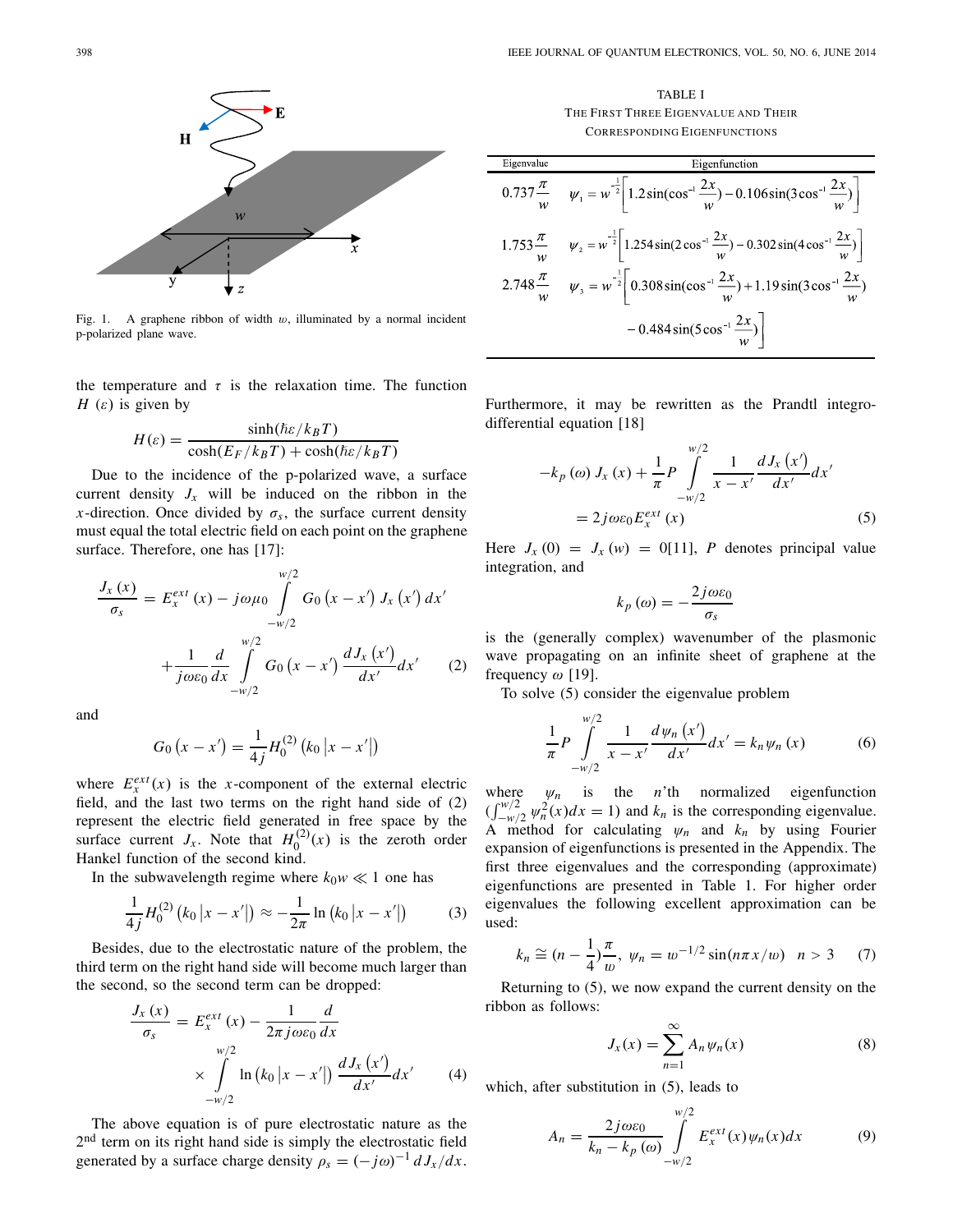

Fig. 2. Current distribution on the graphene ribbon for the (a) first, (b) second and (c) third mode, obtained by full wave simulation (circles). The corresponding approximate eigenfunctions from Table 1 are also plotted (solid line).

For normal plane wave incidence the external field is constant  $E_x^{ext}(x) = E_x^{inc}$ , so we have

$$
A_n = \frac{2j\omega\varepsilon_0}{k_n - k_p(\omega)} S_n E_x^{inc}
$$
 (10)

where  $S_n = \int_{-w/2}^{w/2} \psi_n(x) dx$ . The latter quantity vanishes for even values of *n* as the corresponding  $\psi_n$ 's are odd functions with respect to the center of the ribbon  $(x = 0)$ .

Equation (8) shows that the current density on the ribbon exhibits infinitely many resonances at frequencies  $\omega_n$  where  $k_n$  =  $Re k_p(\omega_n)$ . Near each resonance the distribution of current density will be given by the corresponding eigenfunction. These are, in fact, the quasi-static modes of the ribbon. Figure 2 (a), (b) and (c) show the current



Fig. 3. Periodic array of graphene ribbons.

distribution of a graphene ribbon (circles) near its first three resonances obtained from full-wave electromagnetic simulations. For comparison the corresponding eigenfunctions from Table 1 (solid line) are also plotted on the same figures. Excellent agreement is observed between the numerical data and our quasi-static treatment. Note that the presence of resonances in the response of a graphene ribbon to an incident field demonstrates its dual inductive-capacitive character even in the absence of other graphene ribbons.

Finally, it should be mentioned that though the above equations were obtained for the case that the host medium is free space, they can be readily generalized to the case where the ribbon is sandwiched between two homogenous media with permittivities  $\varepsilon_1$  and  $\varepsilon_2$ , respectively. Since the treatment is essentially electrostatic, it suffices to replace  $\varepsilon_0$  with the effective permittivity [20]  $\varepsilon_{eff} = (\varepsilon_1 + \varepsilon_2)/2$ .

#### III. EXTENSION TO A PERIODIC ARRAY OF RIBBONS

In this section, we extend the result obtained for a single ribbon to a periodic array of coplanar graphene ribbons of period *D* as shown in Fig. 3. We show that the interaction between the ribbons can be accurately taken into account by applying first order perturbation theory and modifying the eigenvalues in (6).

When the normally incident, p-polarized wave hits the array of parallel ribbons, surface currents flowing in the *x*-direction are once again induced on each ribbon. For each individual ribbon, equation (4) remains valid provided that the electric field induced by charges on neighboring ribbons is also included in its right hand side. Let the area of the *i*-th ribbon in the array be designated by  $d_i < x < d_i + w$  and its current density by  $J_{x,i}$ . Then on the *i*-th ribbon (5) must be generalized as

$$
-k_p J_{x,i}(x) + \frac{1}{\pi} P \int_{d_i}^{d_i+w} \frac{1}{x - x'} \frac{\partial J_{x,i}(x')}{\partial x'} dx'
$$
  
+ 
$$
\frac{1}{\pi} \sum_{l(\neq i)} \int_{d_l}^{d_l+w} \frac{1}{x - x'} \frac{\partial J_{x,l}(x')}{\partial x'} dx' = 2j\omega\varepsilon_0 E_x^{ext}
$$
(11)

Since we are considering normal incidence, the external electric field  $E_x^{ext}$  is taken to be a constant and identical for all array elements. Besides, as the array is periodic and contains infinite number of ribbons, the distribution of current density on all array elements must be the same due to symmetry.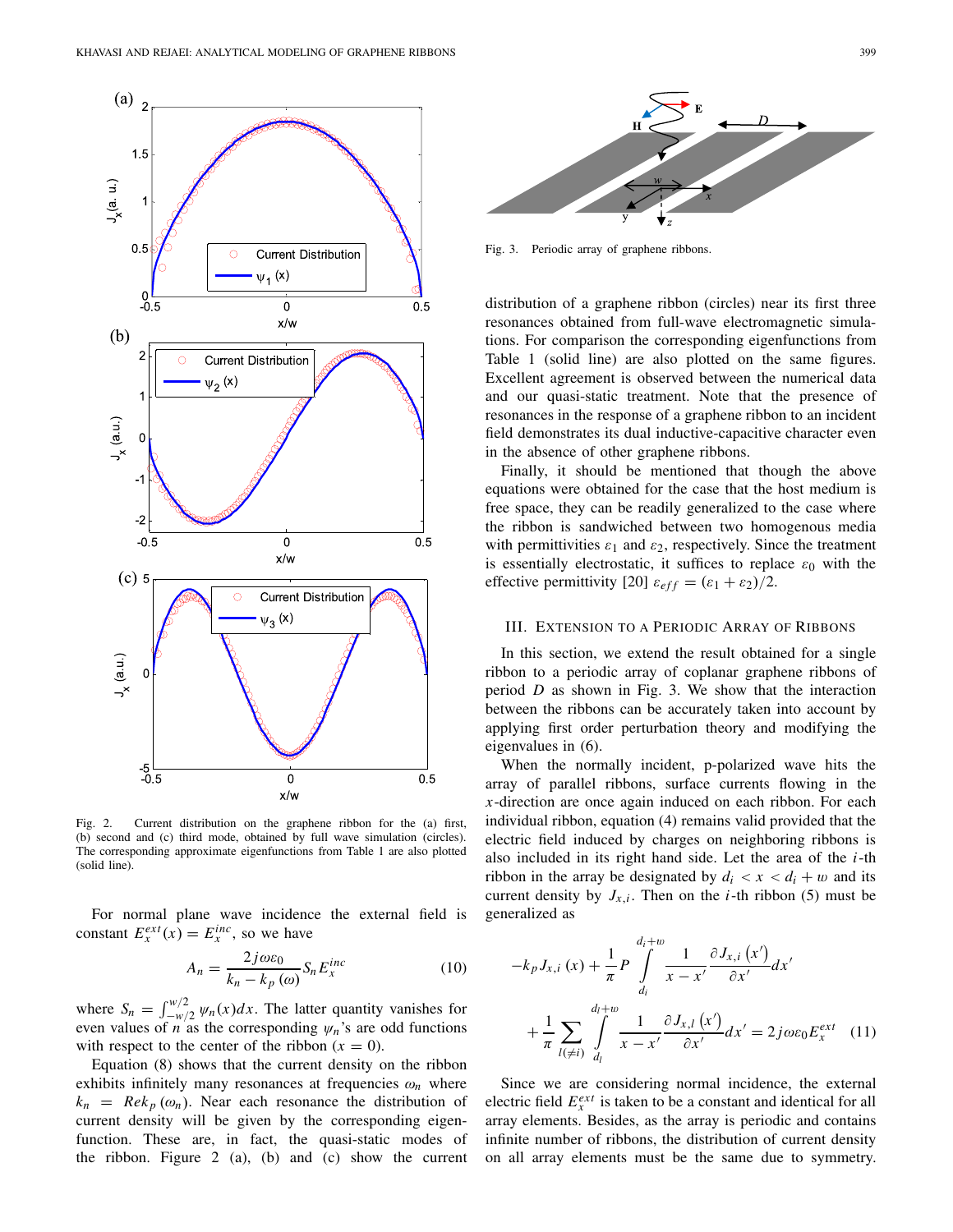TABLE II THE FIRST THREE EIGENVALUES OF (13) FOR DIFFERENT FILL-FACTORS, OBTAINED BY PERTURBATION THEORY

| w/D                                                              | 0.1 | 0.2                                 | 0.3 | 0.4 | 0.5 | 0.6   | 0.7                   | 0.8   | -0.9  |
|------------------------------------------------------------------|-----|-------------------------------------|-----|-----|-----|-------|-----------------------|-------|-------|
| $q_1 w/\pi$ 0.734 0.725 0.710 0.689 0.658                        |     |                                     |     |     |     | 0.620 | $\frac{1}{100}$ 0.571 | 0.507 | 0.420 |
| $q_2w/\pi$ 1.753 1.753 1.754 1.755 1.759 1.767 1.782 1.812 1.874 |     |                                     |     |     |     |       |                       |       |       |
| $q_3w/\pi$                                                       |     | 2.747 2.747 2.746 2.744 2.741 2.735 |     |     |     |       | 2.723                 | 2.695 | 2.606 |

As a result (11) leads to the following equation for current distribution on an individual ribbon

$$
-k_{p}J_{x}(x) + \frac{1}{\pi}P\int_{-w/2}^{w/2} \frac{1}{x - x'} \frac{\partial J_{x}(x')}{\partial x'} dx'
$$
  
+ 
$$
\frac{1}{\pi} \sum_{l(\neq 0)_{-w/2}} \int_{-w/2}^{w/2} \frac{1}{x - x' + lD} \frac{\partial J_{x}(x')}{\partial x'} dx' = 2j\omega \varepsilon_{0} E_{x,i}^{ext}(x)
$$
(12)

valid in the interval  $-w/2 < x < w/2$ . It should be mentioned that the external field now also includes the radiated far fields of all the elements other than *i*.

Consider next the eigenvalue problem:

$$
\frac{1}{\pi}P\int_{-w/2}^{w/2}\frac{1}{x-x'}\frac{\partial\phi_n(x')}{\partial x'}dx'
$$

$$
+\frac{1}{\pi}\sum_{l=-\infty(\neq 0)}^{\infty}\int_{-w/2}^{w/2}\frac{1}{x-x'+lD}\frac{\partial\phi_n(x')}{\partial x'}dx'=q_n\phi_n(x)
$$
(13)

Once the eigenfunctions  $\phi_n$  and eigenvalues  $q_n$  are found, the solution will again be given by (8)-(10) except that  $\psi_n$ ,  $k_n$ must be replaced by  $\phi_n$ ,  $q_n$  respectively. Instead of trying to directly solve (13), however, we treat the second term on its left hand side as an interaction-induced perturbation to the 'unperturbed' eigenvalue problem (6) for a single ribbon. It then follows from conventional perturbation theory that, up to the first order in the perturbation

$$
q_n = k_n + \frac{1}{\pi} \sum_{l=-\infty}^{\infty} \int_{-w/2}^{w/2} \psi_n(x) \int_{-w/2}^{w/2}
$$

$$
\times \frac{1}{x - x' + lD} \frac{d \psi_n(x')}{dx'} dx' dx'
$$
(14)

which, after partial integration, may be written as

$$
q_n = k_n - \frac{1}{\pi} \sum_{l=-\infty}^{\infty} \int_{-\infty/2}^{\infty/2} \int_{-\infty/2}^{\infty/2} \int_{-\infty/2}^{\infty/2} dx \, dx'
$$
  
 
$$
\times \ln|x - x' + lD| \frac{d\psi_n(x)}{dx} \frac{d\psi_n(x')}{dx'} dx dx' \quad (15)
$$

where we have used  $\psi_n(-w/2) = \psi_n(w/2) = 0$ . Our calculations based on (15) show that higher order eigenvalues remain almost unchanged and, in practice, only the first three eigenvalues must be modified. The first three perturbed eigenvalues are given in Table 2 for different fill-factors (w/*D*). As for the eigenfunctions, we leave them unaltered and use  $\phi_n \sim \psi_n$ .

Consequently, for a periodic array of graphene ribbons, the surface current density of each graphene ribbon is obtained from (8) and (10) where  $k_n$  is replaced by the modified eigenvalues  $q_n$  calculated by (15). As in case of a single graphene ribbon, resonances will be observed but now near the modified frequencies found from  $q_n = Re k_p (\omega_n)$ . Take note that increasing the fill factor, which results in a smaller gap  $(D - w)$  and stronger interaction between adjacent patches, mostly affects the lowest eigenvalue. The latter becomes smaller so that the corresponding resonance is shifted to lower frequencies (longer wavelengths).

## IV. CIRCUIT MODEL

The existence of resonances for graphene ribbons in both isolated and array forms hints at its dual capacitive-inductive character from an electromagnetic point of view. It is therefore instructive to derive an equivalent circuit model which demonstrates these properties explicitly. Such a model will be derived below for an array of graphene ribbons by considering the scattering of a p-polarized plane wave.

The current distribution on each element in a periodic array of graphene ribbons was derived in the previous section. To analyze the scattering of the incident plane wave, however, we need to compute the electromagnetic fields generated by these currents in the surrounding homogenous media. The total field in these regions is given by the well-known Rayleigh expansion:

$$
H_{1y} = e^{-j\beta_{10}z} + \sum_{n=-\infty}^{+\infty} r_n e^{j\beta_{1n}z} e^{-j a_n x}
$$
 (16-a)

$$
E_{1x} = Y_{10}^{-1}e^{-j\beta_{10}z} - \sum_{n=-\infty}^{+\infty} Y_{1n}^{-1}r_ne^{j\beta_{1n}z}e^{-ja_nx}
$$
 (16-b)

for region I  $(z<0)$ , and

$$
H_{2y} = \sum_{n=-\infty}^{+\infty} \tau_n e^{-j\beta_{2n}z} e^{-j\alpha_n x}
$$
 (17-a)

$$
E_{2x} = \sum_{n=-\infty}^{+\infty} Y_{2n}^{-1} \tau_n e^{-j\beta_{2n} z} e^{-j a_n x}
$$
 (17-b)

for region II ( $z>0$ ), where  $r_n$  and  $\tau_n$  are the reflection and transmission coefficients, respectively, and

$$
\alpha_n = \frac{2\pi}{D}n\tag{18-a}
$$

$$
\beta_{in} = \sqrt{\frac{2\pi}{\lambda} \varepsilon_i - \alpha_n^2}, \quad i = 1, 2 \tag{18-b}
$$

$$
Y_{in} = \frac{\omega \varepsilon_i}{\beta_{in}}, \quad i = 1, 2 \tag{18-c}
$$

In (18-b)  $\lambda$  is the free space wavelength. The *z* component of the wave vector,  $\beta_{in}$  is either negative real (propagating wave) or positive imaginary (evanescent wave).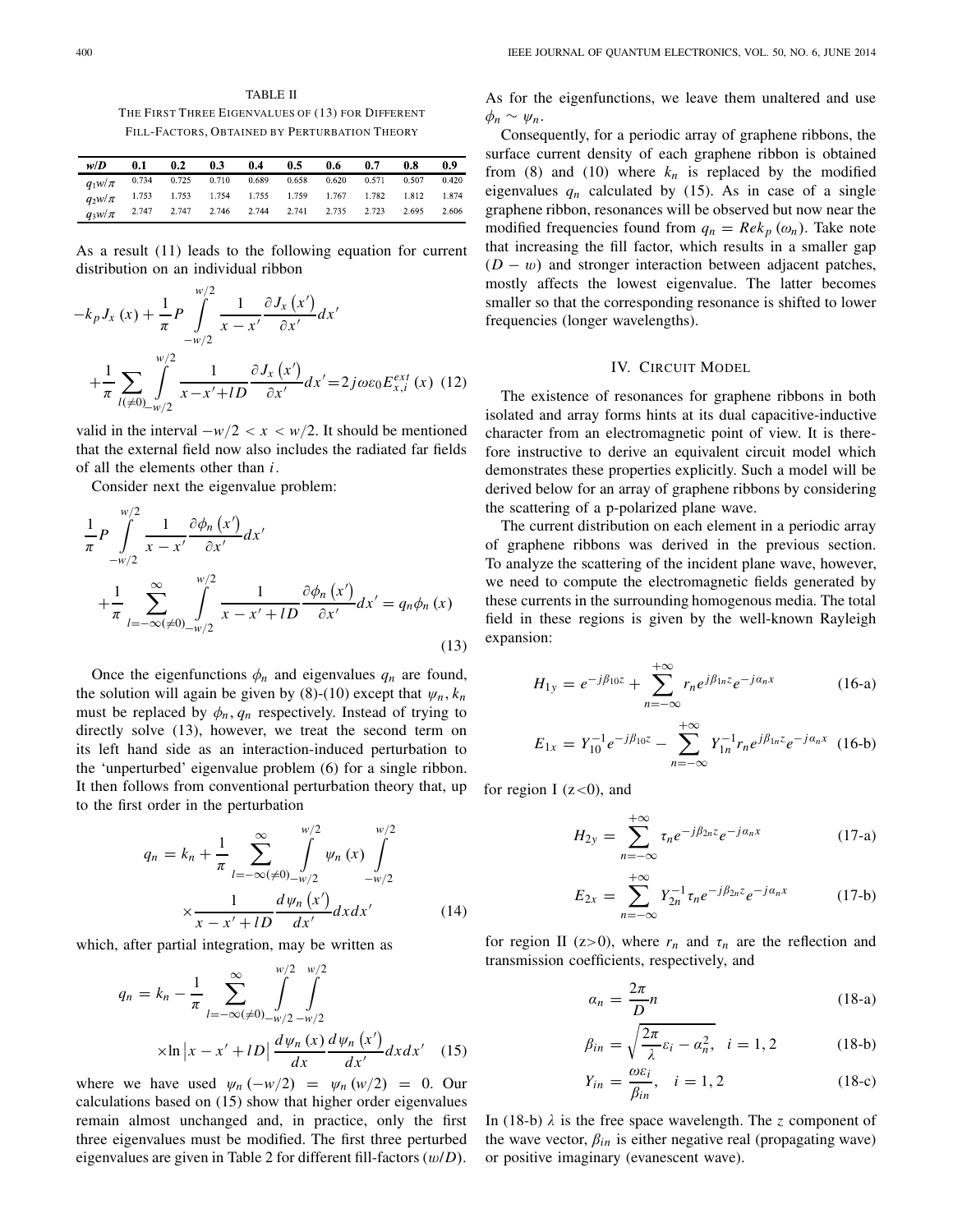

Fig. 4. (a) Proposed equivalent circuit for the structure shown in Fig. 3: the periodic array of graphene ribbons is modeled with a shunt admittance,  $Y_g$ , and the surrounding homogenous mediums are modeled with transmission lines. (b) The admittance representing the graphene ribbons can be regarded as infinite number of series R-L-C circuits that are parallel to each other.

Following boundary conditions should be applied in the boundary between the two regions where the graphene ribbons are deposited [21]:

$$
E_{1x} = E_{2x} \tag{19-a}
$$

$$
H_{1y} - H_{2y} = J_x(x) \tag{19-b}
$$

Substituting (16) and (17) in (19) we obtain, after some straightforward mathematical manipulations,

$$
\sum_{n\neq 0} \left( 1 + \frac{Y_{2n}}{Y_{1n}} \right) r_n e^{-j\alpha_n x} + 1 - \frac{Y_{20}}{Y_{10}} + (1 + \frac{Y_{20}}{Y_{10}}) r_0 = J_x(x)
$$
\n(20)

where  $J_x$  is given by (17) in which the external field is the incident field plus the radiated (reflected) field by the array. All reflection coefficients are easily calculated by multiplying both sides of (29) by  $e^{-j a_n x}$  and taking the integral over one period. For subwavelength regime, the zeroth reflection order is only propagating and its amplitude,  $r_0$  is written as

$$
r_0 = \frac{Y_g + Y_{20} - Y_{10}}{Y_g + Y_{20} + Y_{10}}
$$
\n(21)

where according to  $(8)$ ,  $(9)$  and  $(21)$   $Y_g$  reads as

$$
Y_g = \sum_{n=1(\text{odd})}^{\infty} \left( \sigma_s^{-1} + \frac{q_n}{2j\omega\varepsilon_{eff}} \right)^{-1} \frac{S_n^2}{D} \tag{22}
$$

In this relation even modes are absent as the corresponding values of  $S_n$  are zero (see section II).

The reflection coefficient given in (21), is the same as the reflection coefficient of the circuit shown in Fig. 4(a): two transmission lines with characteristic admittances  $Y_{10}$  and  $Y_{20}$ , and a shunt admittance  $Y_g$ , modeling regions I and II, and the array of graphene ribbons, respectively.

At sufficiently low frequencies and low temperatures where  $\hbar \omega \gg 2E_F$  and  $E_F >> 2k_B T$ , 2<sup>nd</sup> term on the right hand side of (1) becomes negligible, and  $\sigma_s$  will be of the Drude form.



Fig. 5. Absorption spectra of periodic array of graphene ribbons with different values of ribbon width: (a)  $w/D = 0.1$ , (b)  $w/D = 0.5$  and (c)  $w/D = 0.9$ . The results are obtained by using the proposed circuit model (solid curve) and full-wave simulations (dots).

Then each term in the above summation may be viewed as the admittance of a series R-L-C circuit with the resistance, inductance and capacitance of the *n*'th mode given by

$$
R_n = \frac{D}{S_n^2} \frac{\pi \hbar^2}{e^2 E_F \tau}, \quad L_n = \frac{D}{S_n^2} \frac{\pi \hbar^2}{e^2 E_F}, \quad C_n = \frac{S_n^2}{D} \frac{2\varepsilon_{eff}}{q_n} \quad (23)
$$

The total admittance of the ribbon array is thus the sum of the admittances of each mode as shown in Fig. 4(b). At high frequencies, where  $\sigma_s$  will not have the simple Drude form, the capacitance does not change while the resistance and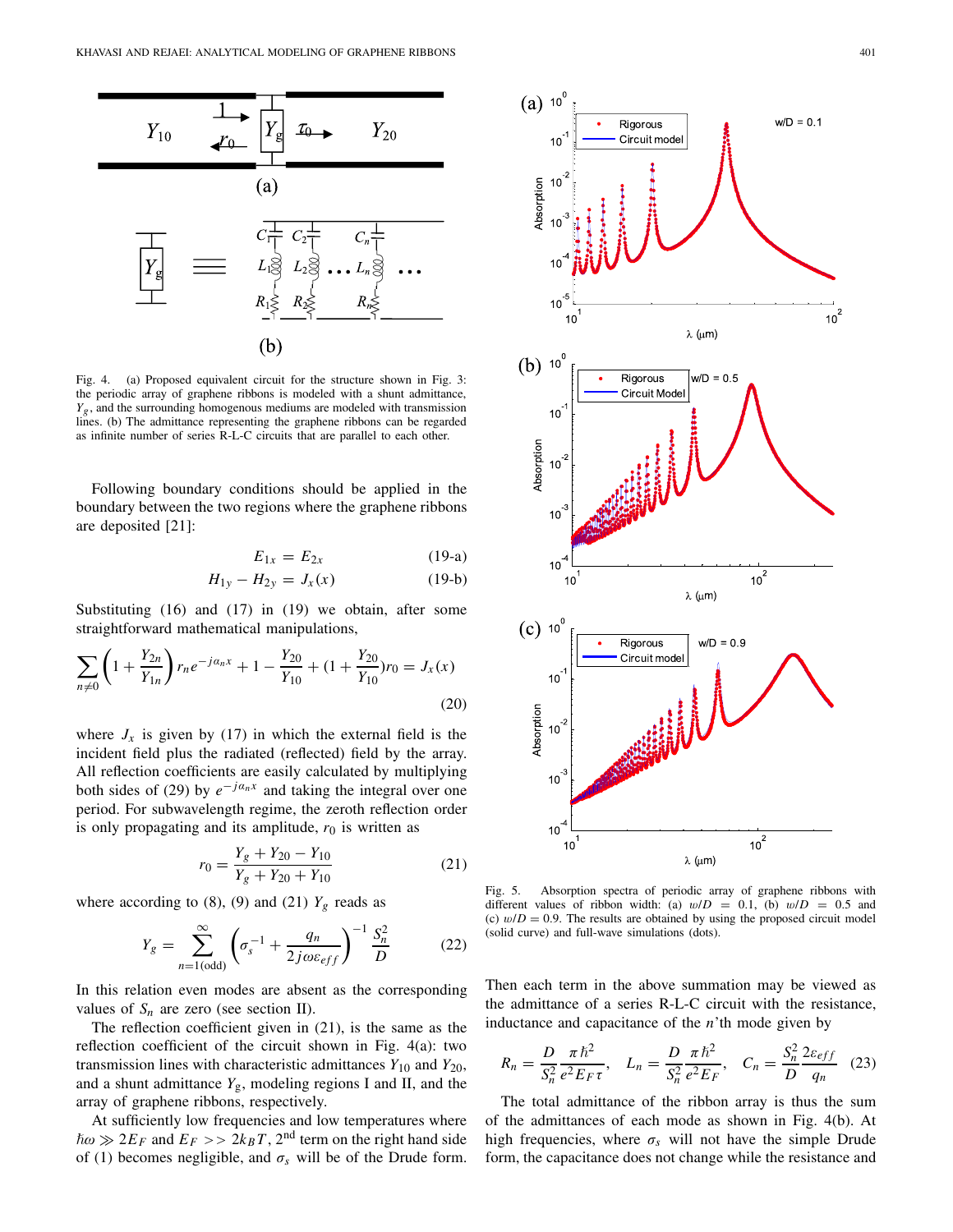inductance are given by the frequency-dependent expressions

$$
R_n = \frac{D}{S_n^2} Re{\{\sigma_s^{-1}\}}, \quad L_n = \frac{D}{S_n^2} \frac{Im{\{\sigma_s^{-1}\}}}{\omega} \tag{24}
$$

Now, let us verify the accuracy of the proposed circuit model through a numerical example. Consider a periodic array of graphene ribbons whose period is  $D = 8 \mu m$  deposited on a substrate with  $\varepsilon_2 = 2.25\varepsilon_0$ , and the incident medium is free space ( $\varepsilon_1 = \varepsilon_0$ ). The charges relaxation time and Fermi energy are assumed to be:  $\tau = 10^{-12}$  s, and  $E_F = 0.2$  eV. The absorption of the structure is plotted as a function of the wavelength in Figs. 5(a), (b) and (c) for  $w/D = 0.1, 0.5$ and 0.9, respectively. The dots show the rigorous results [11] and the solid curves are obtained by using the proposed circuit model. Excellent agreement is observed between the proposed model and the rigorous results.

It is obvious from these figures that the structure possess multiple resonances each corresponding to one of the series R-L-C circuits in the proposed model. These multiple resonances cannot be predicted with the previous work [12], modeling the structure with only one R-L-C admittance. Furthermore, as a result of the interaction between ribbons, which increases by increasing the fill-factor, the resonances are shifted to longer wavelengths. This effect is due to the reduction of the eigenvalues  $(q_n)$  of the odd modes as shown in Table 2. The widening of the resonances caused by increasing the fill-factor may also be understood in circuit terms. The width of a resonance is inversely proportional to the quality factor of its corresponding R-L-C branch which is given by *Q* =  $(1/R_n)\sqrt{L_n/C_n}$ . At long wavelengths where (23) is applicable, we have

$$
Q = \frac{\tau e}{\hbar} \sqrt{\frac{q_n E_F}{2\pi \epsilon_{eff}}}
$$
 (25)

Thus, a higher fill-factor will cause a smaller  $q_n$  and, in turn, a lower *Q* which manifests itself as a broader resonance.

## V. CONCLUSIONS

We have derived an analytical expression for the surface current density of a graphene ribbon illuminated by a TM polarized plane wave. The expression has been derived under quasi-static approximation and it has been extended to periodic arrays of graphene ribbons by using perturbation theory. We demonstrated that interaction between the ribbons only changes the resonant frequency of the structure.

Moreover, we have proposed a circuit model for the structure consisting of parallel R-L-C circuits. This work confirms the dual capacitive-inductive properties of the graphene arrays, however, it suggests that even non-interacting ribbons have this dual feature. This is in contrast with the previous work [12] that attributed the capacitive property to the interaction of the ribbons. Also, multiple resonances and their quality factor are accurately predicted by the proposed model.

Our work gives a deeper insight to the physical properties of graphene ribbons and it may be useful for devising different novel devices such as perfect absorbers [22] and metasurface conformal cloaks [15].

## APPENDIX: SOLUTION OF THE PRANDTL EIGENVALUE PROBLEM

In order to solve the eigenvalue problem (6) one may introduce the new variables

$$
x = \frac{w}{2}\cos\theta, \quad x' = \frac{w}{2}\cos\theta'
$$
 (A.1)

which, after substitution in (6), lead to

$$
\frac{2}{\pi w} P \int_{0}^{\pi} \frac{1}{\cos \theta' - \cos \theta} \frac{d \bar{\psi}_n (\theta')}{d \theta'} d\theta' = k_n \bar{\psi}_n (\theta) \quad (A.2)
$$

with  $\psi_n(\theta) = \psi_n$  [(*w*/2) cos  $\theta$ ]. We next expand  $\psi_n(\theta)$  in a Fourier sine series on the interval  $0 < \theta < \pi$ :

$$
\bar{\psi}_n(\theta) = \sum_{p=1}^{\infty} A_p^n \sin(p\theta)
$$
 (A.3)

which, after substitution in (A.2) yields

$$
\frac{2}{\pi w} \sum_{p=1}^{\infty} p A_p^n P \int_0^{\pi} \frac{\cos (p\theta')}{\cos \theta' - \cos \theta} d\theta' = k_n \sum_{p=1}^{\infty} A_p^n \sin (p\theta)
$$
\n(A.4)

By using Glauert's identity [23]

$$
P \int_{0}^{\pi} \frac{\cos (p\theta')}{\cos \theta' - \cos \theta} d\theta' = \frac{\pi \sin p\theta}{\sin \theta}
$$
 (A.5)

the above equation becomes:

$$
\frac{2}{w} \sum_{p=1}^{\infty} p A_p^n \sin(p\theta) = k_n \sum_{p=1}^{\infty} A_p^n \sin \theta \sin(p\theta)
$$
 (A.6)

After multiplying both sides by  $sin(q\theta)$  and taking the integral from 0 to  $\pi$ , one obtains the generalized matrix eigenvalue problem

$$
qA_q^n = \frac{k_n w}{\pi} \sum_{p=1}^{\infty} T_{qp} A_p^n
$$
 (A.7)

$$
T_{qp} = \frac{1}{2} \frac{1 - (-1)^{q+p-1}}{(q+p)^2 - 1} + \frac{1}{4} \frac{1 - (-1)^{q-p+1}}{q-p+1} \left(1 - \delta_{q-p,-1}\right)
$$

$$
-\frac{1}{4} \frac{1 - (-1)^{q-p-1}}{q-p-1} \left(1 - \delta_{q-p,1}\right) \tag{A.8}
$$

Solution of this problem with a finite number of coefficients gives the coefficients  $A_p^n$  and the eigenvalues  $k_n$ .

### **REFERENCES**

- [1] Q. Bao and K. P. Loh, "Graphene photonics, plasmonics, and broadband optoelectronic devices," *ACS Nano*, vol. 6, no. 5, pp. 3677–3694, 2012.
- [2] F. Wang *et al.*, "Gate-variable optical transitions in graphene," *Science*, vol. 320, no. 5873, pp. 206–209, 2008.
- [3] F. H. Koppens, D. E. Chang, and F. J. G. de Abajo, "Graphene plasmonics: A platform for strong light-matter interactions," *Nano Lett.*, vol. 11, no. 8, pp. 3370–3377, 2011.
- [4] F. Xia, T. Mueller, Y. Lin, A. Valdes-Garcia, and P. Avouris, "Ultrafast graphene photodetector," *Nature Nanotechnol.*, vol. 4, no. 12, pp. 839–843, 2009.
- [5] A. Vakil and N. Engheta, "Transformation optics using graphene," *Science*, vol. 332, no. 6035, pp. 1291–1294, 2011.